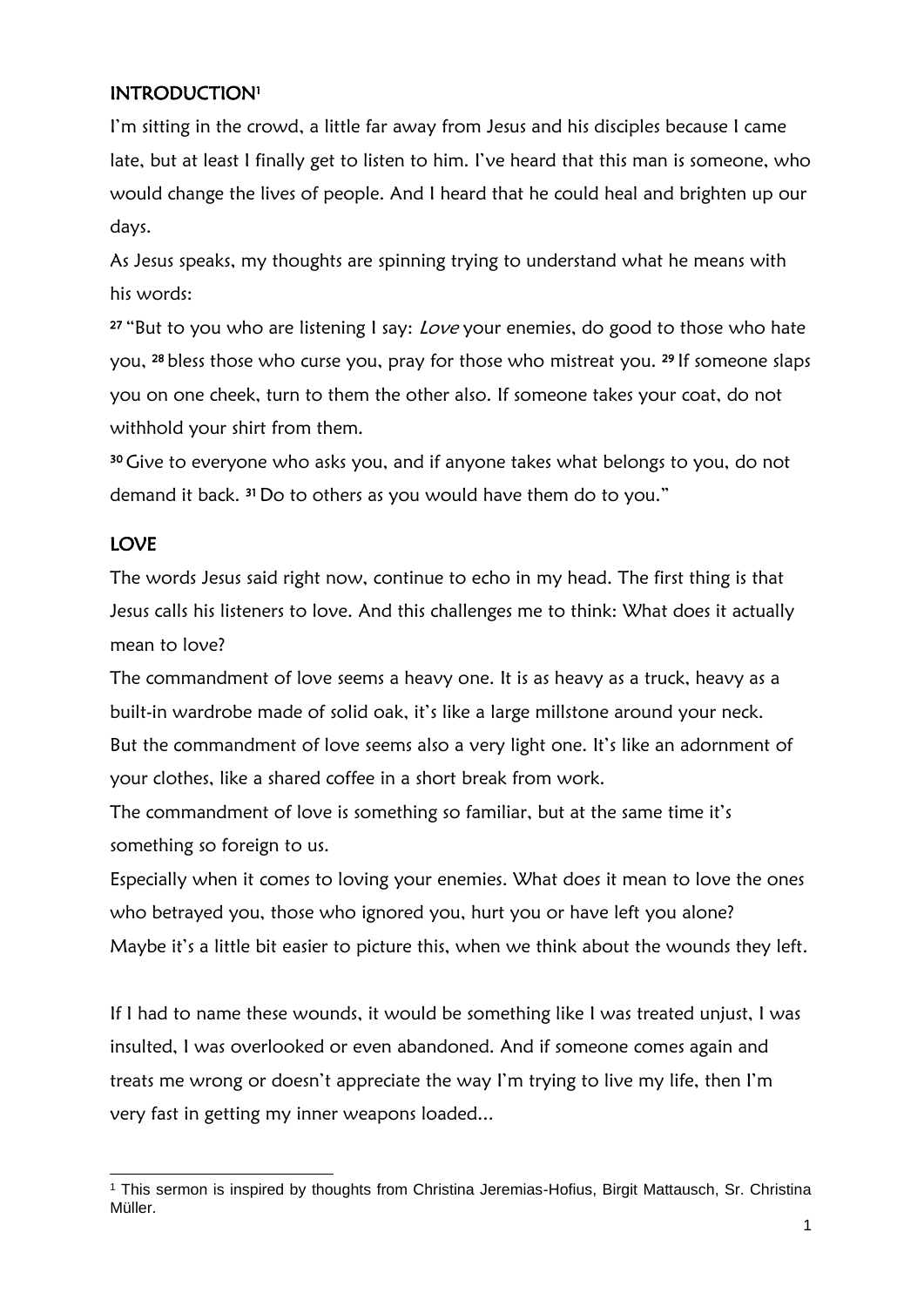And then there are these other kinds of wounds in my life. Those involving my self esteem, scars that remind me how hard I can be to myself. These wounds make me turn myself into my own enemy, when mocking voices inside my head are telling me that I'm not good enough to do this and that, that I'm not smart enough, that I'm not strong or beautiful enough...

What does it mean to love my enemies, Jesus? He says: <sup>28</sup> "[B]less those who curse you, pray for those who mistreat you."

With all your anger, your grief, your vengeance and your being unforgiven, you can't change the other and you won't have peace. Fight with my weapons, says Jesus, because only I have the power to change hearts and give the peace, humans can't find nor give.

Anytime you get angry, *bless* these people, who offend you. Bless your inner self that judges you trying to tell you that you'll never be enough.

To bless is to think outside the box, it is to go against your feelings and the affections of your heart. It might be a slow process with steps back and forward. But blessing your enemies will bring you back the freedom that has been placed into their hands. People who bless, are free people who count on the transforming love of God!

But, Jesus, how can I make this thing happen – how can I love my enemies? I got up now, standing in the crowd of all the people, everyone is staring at me.

I feel a little embarrassed putting myself on the spot, asking again and again the same question, but I feel that I really need to understand what's going on here. How can I love? Jesus turns around, he looks at me and he says: <sup>31</sup> "Do to others as you would have them do to you."

Do to others as you would have them do to you. What would you like to have? How would *you* like to be treated?

Me? I think I would like to be accepted as the person that I am. That someone encourages me, that I can do it. That someone helps me to see and develop my talents. That someone honestly tells me when I did something well. Or that she or he tells me with love where I failed. I also want others to endure me.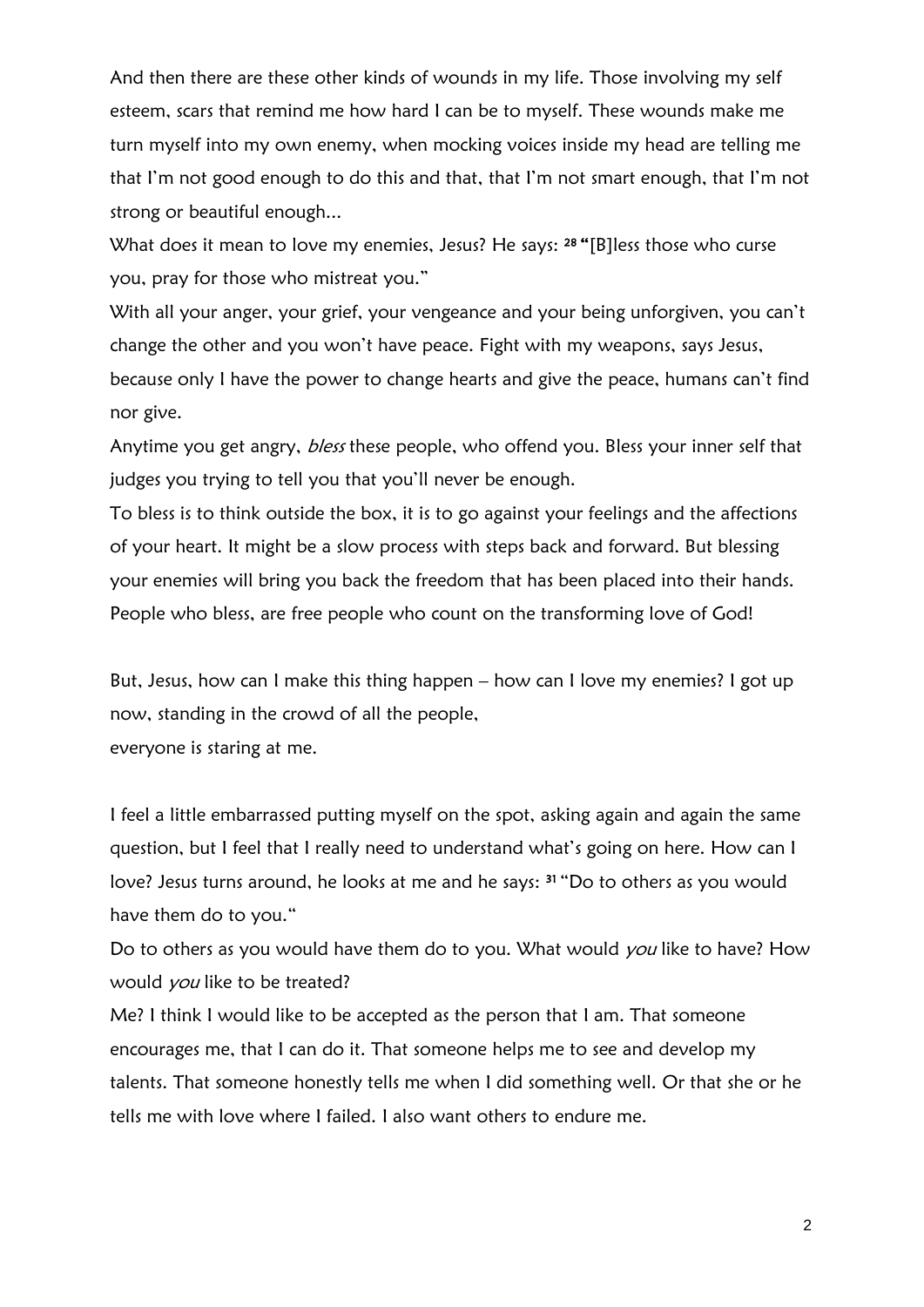When I said something inappropriate or even hurtful, that the person doesn't wipe me out right away, but endures it, and stays with me. How nice it is when I can ask someone for help without feeling bad about it. How even more beautiful it is, when others show grace when I misbehave. And it would be nice if I could learn to show my inner critical voices that they are loved…

Jesus says: It is in your hands. You can make these wishes become reality. Live what you dream of. Live for others.

### FEAR

But my FEAR. If I act so generously towards my enemies and those, who hurt me what do I get out of this? If only there was not the fear of being neglected, when we acted generously. When we tried to live this dream. If only there was not the fear. Martin Luther King said: "Fear knocks on the door; the faith opens and no one enters." Does faith hinder fear from entering? And did Jesus recognize the fear among his listeners of being neglected? That even when trying to be generous, they might still come off badly?

In any case, Jesus continues:

<sup>32</sup> "If you love those who love you, what credit is that to you? Even sinners love those who love them. <sup>33</sup> And if you do good to those who are good to you, what credit is that to you? Even sinners do that. <sup>34</sup> And if you lend to those from whom you expect repayment, what credit is that to you? Even sinners lend to sinners, expecting to be repaid in full. <sup>35</sup> But love your enemies, do good to them, and lend to them without expecting to get anything back.

Then your reward will be great, and you will be children of the Most High, because he is kind to the ungrateful and wicked. <sup>36</sup> Be merciful, just as your Father is merciful."

### **MERCIFULNESS**

<sup>36</sup>"Be merciful, just as your Father is merciful. "

The Good Samaritan comes into my mind. He cares for the beaten man on the street – a man from a people that see Samaritans as enemies– but the Samaritan shows generosity, pays all the bills, without asking for the man's account details (or PayPal). I think about the poor widow who gives her last two copper coins to the temple. She doesn't have anything left. How to love, Jesus, when everything is used up? No power left, no patience.

Even the little the widow had in her poverty is used up. What's the merit of all this? What do you get out of this?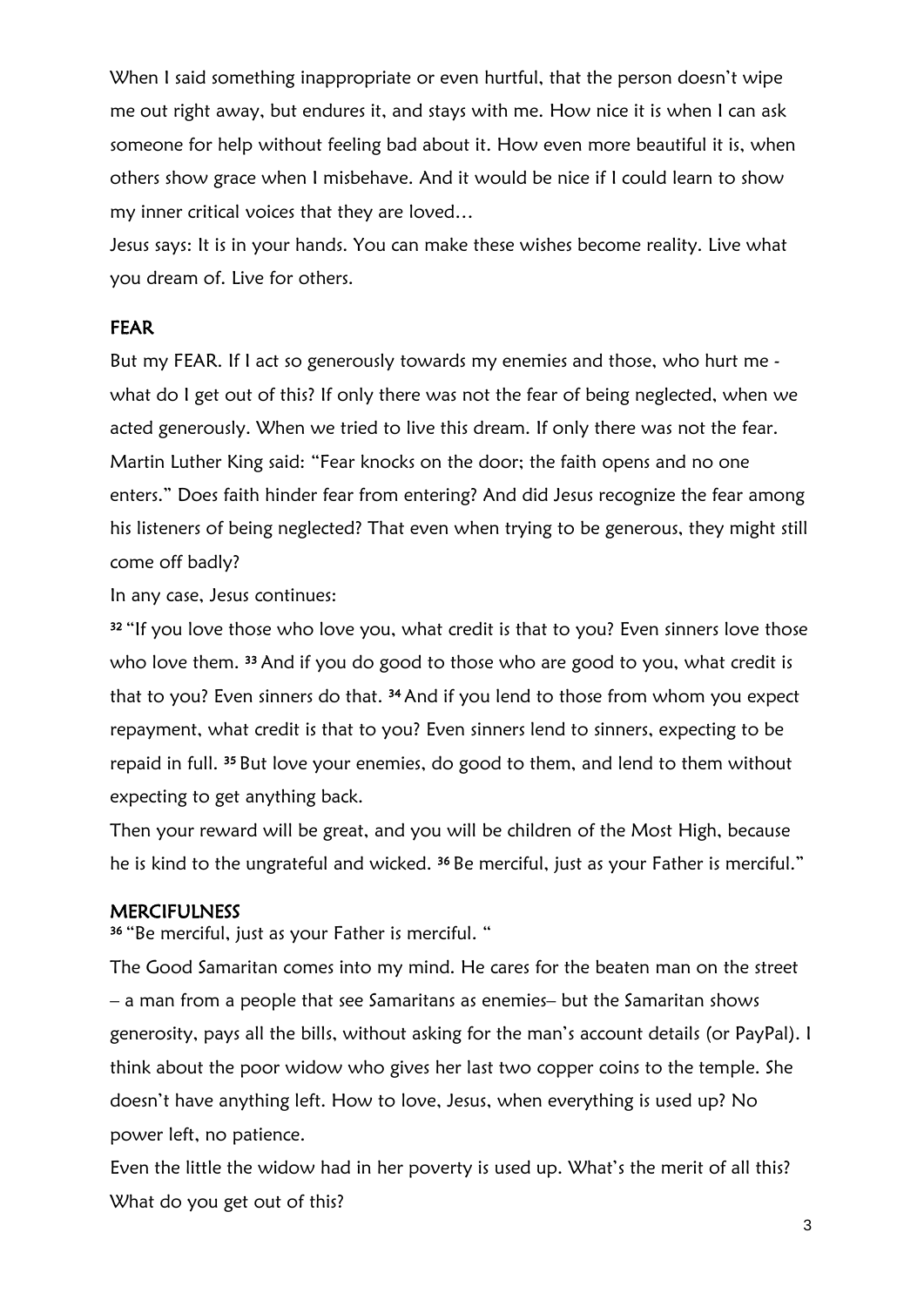You stand out. And <sup>35</sup> "your reward will be great, and you will be children of the Most High, because he is kind to the ungrateful and wicked." And then you'll stand out. People will remember you, because you act differently. That's what you get out of it. You'll stand out as a positive example, when you start to live this way. To love God. The children. The old, the sick, the poor and the excluded.

To love means also to care. To care in the hospitals, the retirement homes, the refugee camps. To care means to love. Partners, parents, daughters and sons. At home, in the neighborhood, in the voluntary work.

What you do out of love, is neither paid nor counted on the pension. It is not what you do out of a sense of duty, neither because of your good education, nor your lousy empathy. Martin Luther King said: "Fear knocks on the door; the faith opens and no one enters."

Loving, doing good, borrowing without asking back – are you still afraid to miss out?

#### What's the MERIT?

If fear still lingers at the door, if you still feel that it is simply too difficult to love your enemy, then do not feel bad. Because obviously, Jesus figured that out. Because that is what he says to those who ask for a good life:

<sup>37</sup> "Do not judge, and you will not be judged. Do not condemn, and you will not be condemned. Forgive, and you will be forgiven. <sup>38</sup> Give, and it will be given to you. A good measure, pressed down, shaken together and running over, will be poured into your lap. For with the measure you use, it will be measured to you." Did you listen to this? Maybe you give money and you don't get it back. Maybe you love, and you are not loved back. Nothing is as hard as man's ingratitude. But let me tell you: The reward will fall into your lap from a different angle. Like in a Fairytale. Your generosity will pay off. Maybe this sounds like consolation to the hereafter. But you don't have to go that far. The anonymous woman who anoints Jesus with expensive perfume before the romans take him and crucify him, remains unforgotten. The merciful Samaritan, too. Pastor Christine or someone else in Peace Church who took the time to listen to your sorrows and helped you out. Think of someone who did you good the last time when you really needed it.

It makes me happy to imagine how in the end Christ will say a word of appreciation to both of you – to the generous helpers and to those who appreciated their help.